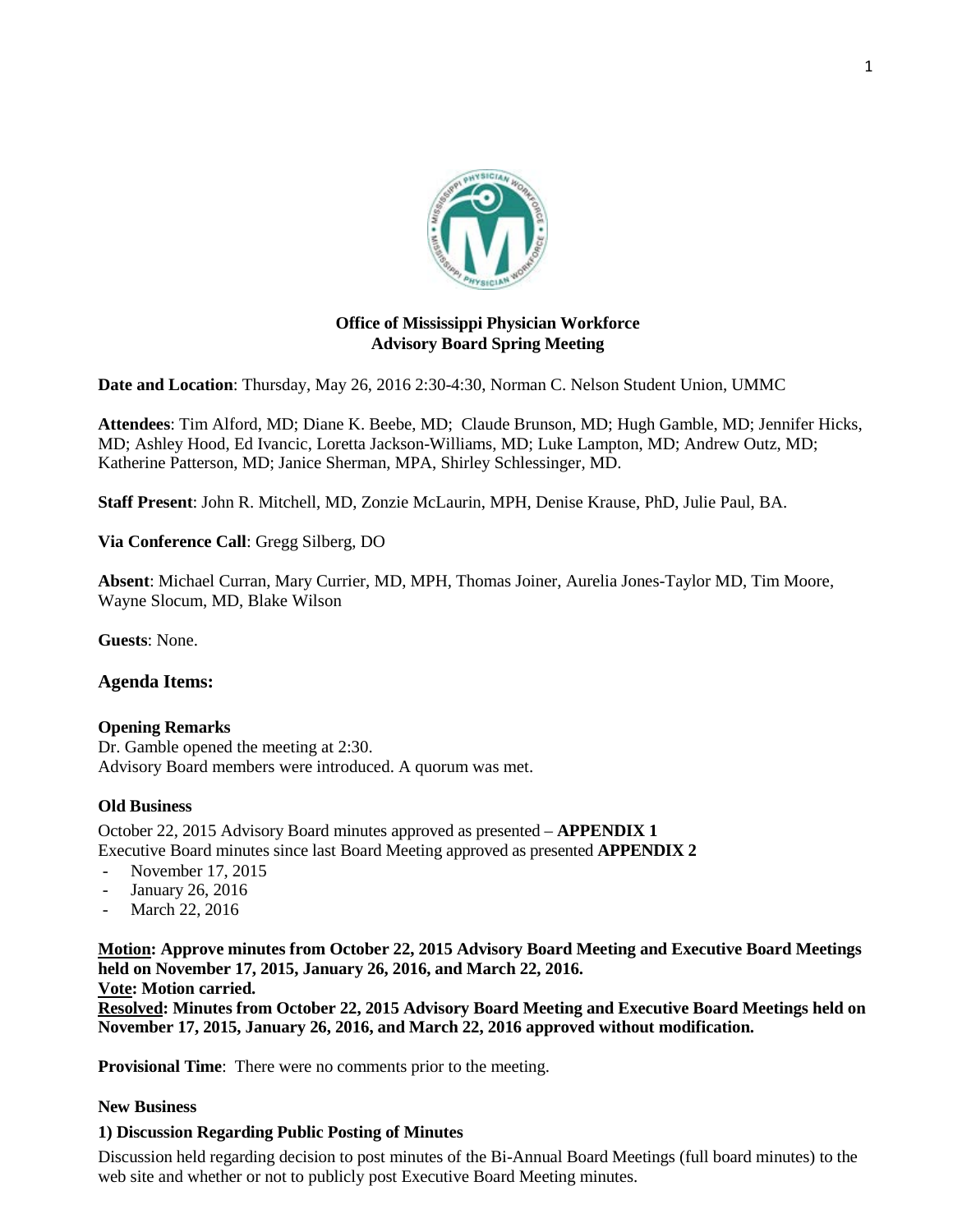Several board members questioned the necessity of public posting of Executive Board minutes since private thoughts are commonly expressed and preliminary minutes are presented to the Advisory Board for final approval.

Others responded that since OMPW is a public agency, minutes should be published under the rules of Mississippi's Open Meeting Law.

**Motion: To post Executive Board Meeting minutes, in an abbreviated fashion after presentation to the full board to OMPW website. Vote: Motion carried. Resolved: Executive Board Meeting minutes, in an abbreviated fashion and after full board approval, will post on the OMPW website.**

#### **2) MATCH Review**

Discussion of Program results presented by the numbers - **APPENDIX 3** Discussion of program results match by individuals - **APPENDIX 4**

Dr. Schlessinger stated that all UMMC medical students matched. The GME Office at UMMC conducts an annual post-match survey to assess the number of students that rank UMMC and WCUCOM. Results indicate an increase in the number of students that rank both medical schools.

Dr. Silberg stated that the majority of WCUCOM students matched. A few students will match pending passage of board scores.

Board members expressed concern regarding the high majority of Mississippi students who matched out-of-state residency programs.

Dr. Schlessinger said that many students are tempted to choose out-of-state residences due to larger salary enticements and the opportunity to investigate other areas of the country.

Dr. Mitchell reported that he spoke with Dr. Wahnee Sherman, Executive Director of the Rural Physicians Scholars Program, regarding the two offices working together to increase student mentoring programs that would showcase Mississippi medical schools and residencies.

Dr. Jackson-Williams commented that UMMC's Office of Admissions visits community and four-year undergraduate institutions on a regular basis to attract and promote UMMC's School of Medicine. She asked ways in which OMPW, as a group, could put more of a concerted effort into recruitment and retention. Dr. Mitchell suggested that OMPW obtain permanent e-mail addresses of graduates. This will allow the office to remain connected, post job opportunities on the OMPW website, and provide reminders that there are excellent reasons to return to Mississippi and practice within state.

Dr. Silberg said that all WCUCOM e-mail accounts remain open for one year following graduation. WCUCOM administrations are working toward linking the accounts with the school's alumni department.

The board will continue debating the issue and investigating innovative solutions.

**Discussion Summary**: OMPW Board will continue to investigate innovative methods toward keeping doctors trained in Mississippi medical schools and residency programs from leaving the state to practice medicine as well as seek ways for those that do leave to train to be brought back to our state to practice.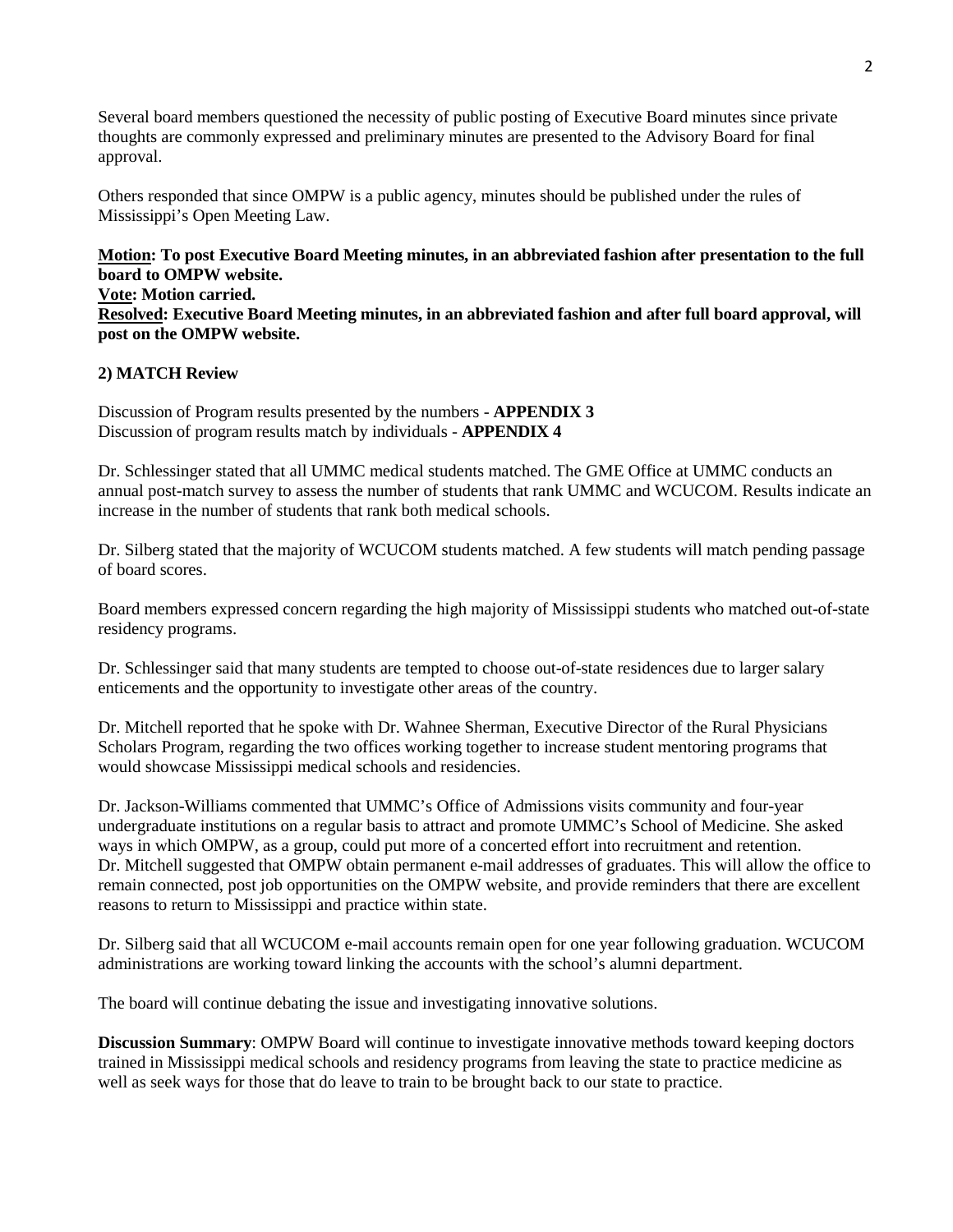#### **3) Project Updates**

#### **Dr. Mitchell presented an update of training programs across the state:**

- **Baptist Memorial Healthcare Desoto & Northeast Mississippi Healthcare Center (Byhalia)** A consultant from Partners in Medical Education consultant will visit May 31/June 1 to evaluate a possible collaborative family medicine residency program.
- **Magnolia Regional Health Center (Corinth)** The program has received well-deserved national recognition for being the first AOA program to receive Initial ACGME Accreditation status.
- On recent in-service exam scores, the program ranked #5 out of 117 programs. The program is now eligible to enter the NRMP match process for 2017.
- **North Mississippi Medical Center (Tupelo)** no new activity.
- **Delta Education and Research Consortium (central Delta)** Dr. Mitchell has conducted multiple discussions with individuals, consultants, both within Mississippi and out of state, concerning the best approach to organize the consortium. He believes that a front-end organization, with a clear understanding of goals and expectations, will prove successful.
- **Baptist Memorial Healthcare – North Mississippi (Oxford)** BMH-Oxford has identified and interviewed a potential program director. Dr. Mitchell is hopeful that things will work out for BMH-Oxford to apply for ACGME accreditation this year. If successful, internal medicine residents would begin their training in 2018, with the new hospital being built it may be more practical for a 2019 start.
- **Baptist Memorial Hospital – Golden Triangle (Columbus)** The BMH-Columbus internal medicine ACGME program application is well underway and an ACGME application has been filed. The ACGME site visit was held prior to the RRC review meeting. Excluding complications, the program will enter the NRMP and participate in the 2017 Match. Residents would begin their training on July 1, 2017.
- **EC-Healthnet Family Medicine Residency Program (Meridian)** OMPW has worked closely with ECHN by providing advice via GME consultants and financial support. Following American Academy of Family Physicians RPS consultation and recommendations, an initial financial assistance payment was delivered.
- OMPW has hired a second GME financial consultant who will advise as how to best move forward with the ACGME application. EC-Healthnet was advised to continue as a Consortium, apply as their own Institutional Sponsor, and remain under the HRSA THC grant funding mechanism. OMPW has hired a third consultant, scheduled to visit June 2-3, to assist with the Sponsoring Institution application and subsequent ACGME program application. As this process proceeds, a second financial assistance payment will be made in June.
- **Forrest General Family Medicine Residency Program (Hattiesburg)** The family medicine residency program is progressing appropriately and is scheduled for an RRC Site visit on May 24th. Dr. Mitchell will update the board on site visit findings at a later date.
- **Southwest Regional Medical Center (McComb)** Dr. Mitchell continues to have ongoing meetings with SMRMC. Recently, he met with SMRMC and Freedom Health care to discuss a potential collaboration which would establish a Family Medicine training program. OMPW has contracted with a Residency Program Solutions consultant to better address GME and financial issues and concern.
- **Merit Health Biloxi-Coastal Healthcare (Biloxi)** Dr. Mitchell has met, via conference call, with leadership from both Merit Biloxi and Coastal CHC to discuss interest in establishing a collaborative family medicine training program. OMPW has hired a consultant from Partners in Medical Education who will visit June 6<sup>th</sup> and evaluate collaborative possibilities, financial feasibility, and organizational models.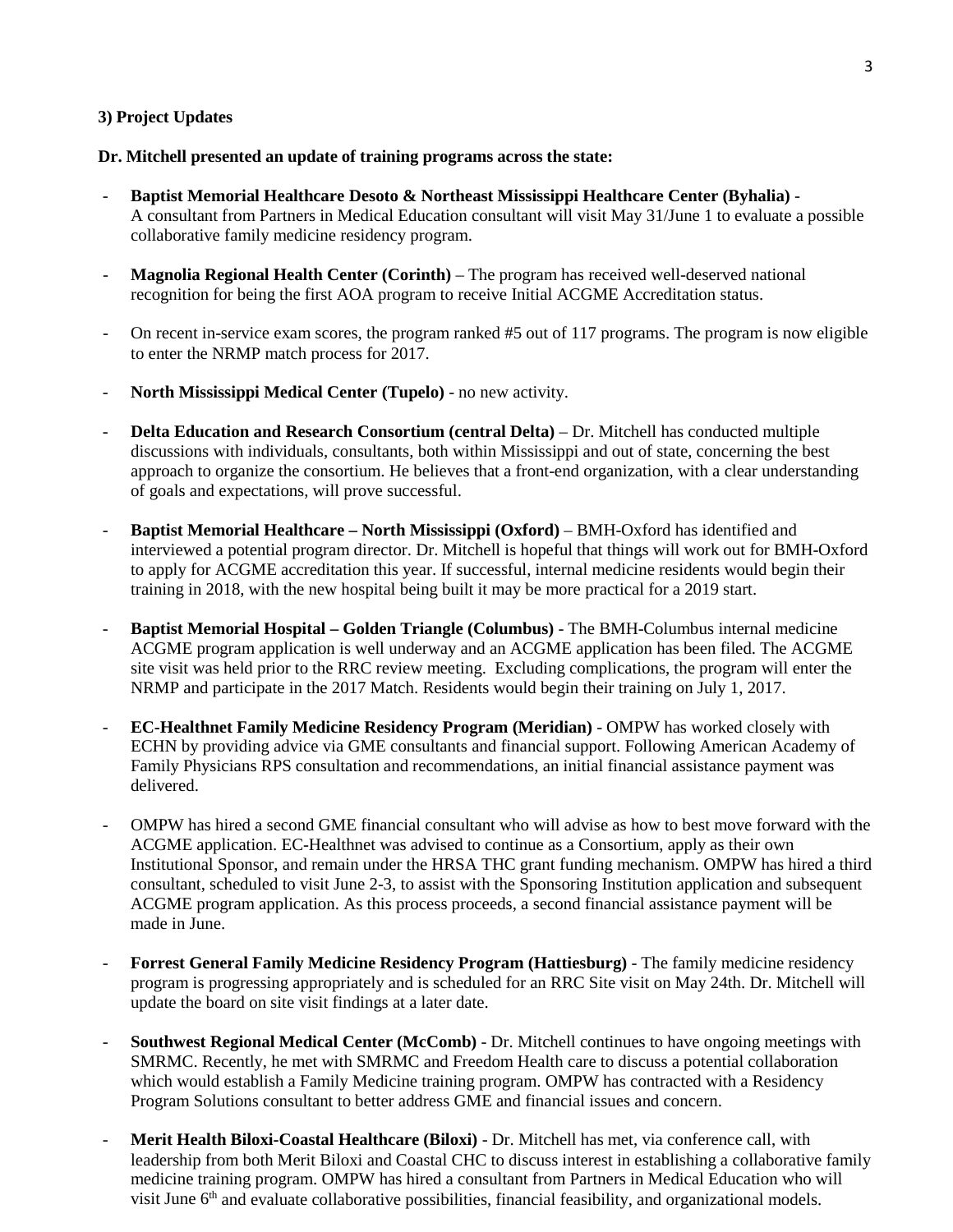- **UMMC Psychiatry and Pine Grove Behavioral Health and Addiction Services Update** - Reportedly, contracts have been signed between the two institutions. Dr. Mitchell will update the board once additional information becomes available.

### **4) Rural Opportunities for Mississippi Physicians Career Fair (ROMP)**

OMPW has received multiple positive comments from sponsors, exhibitors, and participants. Dr. Mitchell directed board members to the OMPW website, [www.ompw.org,](http://www.ompw.org/) to view details and accompanying photos.

With Board approval, OMPW will begin planning for the second annual ROMP Career Fair. If approved to continue, the ROMP's steering committee will decide whether or not to continue the event in conjunction with MAFP's Spring Fling or choose another time of year that may offer additional networking opportunities.

OMPW also plans to continue to develop the website's career opportunities section which will include opportunity postings for both employer and employees.

### **Motion: Proceed with plans for second annual ROMP Career Fair. Vote: Motion carried. Resolved: OMPW will proceed with plans for second annual ROMP Career Fair.**

#### **5) Faculty Development Project**

Dr. Mitchell stated that it is strategically important for OMPW to support consistent and superior quality medical education across the state. He proposed that OMPW design and implement an effective and sustainable model to support the development and success of faculty and preceptors as medical educators.

Dr. Mitchell first met with Dr. Rob Rockhold, Deputy Chief Academic Officer, and Dr. Nicole Borges, Assistant Dean for Medical Education Research and Scholarship at UMMC to discuss possible strategies.

Dr. Mitchell also discussed this faculty development with WCUCOM administrators who remain fully supportive and eager to collaborate.

Dr. Rockhold, Dr. Borges, and Dr. Mitchell and Zonzie McLaurin met with Dr. Shelia Chauvin, Director of the Office of Medical Education and Research at LSU, to develop an organizational plan. It was decided that a statewide needs analysis would be the first logical step. For additional information, see Proposal Draft 1, **APPENDIX 5**. Dr. Mitchell asked the Board's approval to move forward with the faculty development project.

# **Motion: Proceed with plans for Faculty Development Project. Vote: Motion carried. Resolved: OMPW will proceed with plans for Faculty Development Project.**

#### **6) Legislative Update**

#### **Dr. Mitchell presented 2016 Legislative Session Overview related to** HB 317 / Mississippi Code § 41-123

The previous vote by the board to consider opening the current code section to broaden the scope for additional GME start-ups was 17 yes / 2 no. Two others voiced concerns that were not recorded as favorable or not. Several Board members voiced concerned regarding the on-line voting method and lack of opportunity for discussion, Dr. Mitchell recommended that a new vote take place prior to any further plans or actions. Board members discussed whether or not to open and modify the current code during the upcoming 2017 Legislative Session.

If the Board agrees to evaluate changing the current code, strategic additional planning and a firm agreement on wording will need to be in place well before presentation to the legislature. The Board will need to establish a plan and set a timeline prior to seeking legislative consideration.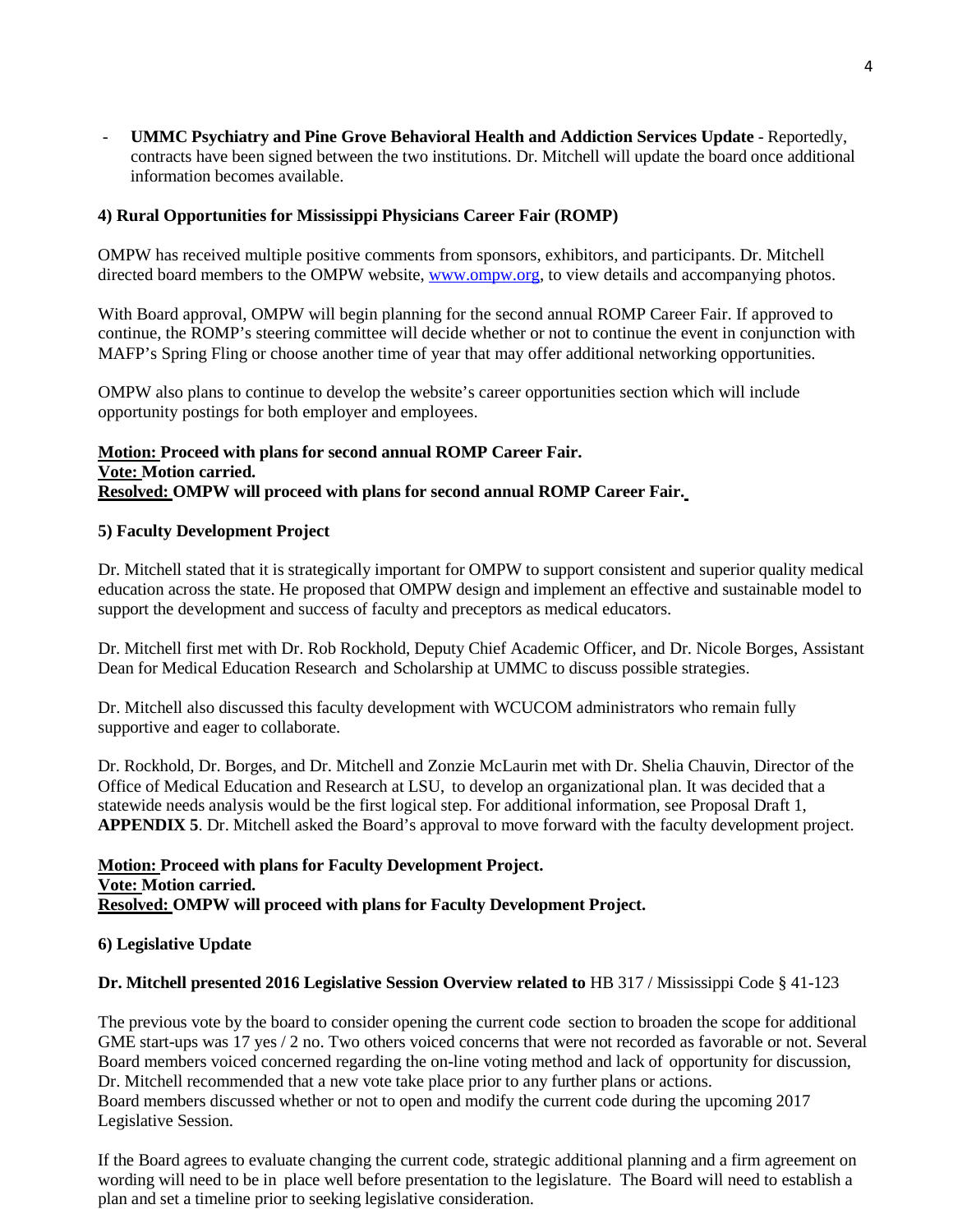Board members discussed the possibility of new legislation for the 2017 Legislative Session which could include:

- a sustaining funding mechanism for rural programs evaluation for Medicaid/Managed care GME support
- alternative funding mechanism legislation, i.e. private insurance, tax incentives for hospitals, foundation development The budget request and legislative outcome was discussed. Board members agreed that clarification of the Bill's language must be completed and agreed upon prior to the October 2016 Fall Meeting.

# **Motion: OMPW board members will move forward to clarify language of HB 317 prior to October 2016 Fall Meeting.**

**Vote: Motion carried.**

**Resolved: OMPW will clarify language of HB 316 prior to October 2016 Fall Meeting to include: a) sustaining funding mechanism for rural programs; b) evaluation for Medicaid/Managed care GME support; and c) alternative funding mechanism legislation, i.e., private insurance, tax incentives for hospitals and foundation development.**

# **7) Budget Update**

Dr. Mitchell presented OMPW's proposed budget projections for FY16 and FY17. The budget includes \$1,500,000 in appropriated funds and \$500,000 in re-appropriated funds from FY15 and FY16.

OMPW requested approval of ongoing budget negotiations and an extension of MDA grant funds for the Delta project.

#### **Motion: Request for OMPW budget approval for FY16 and FY17; approval of ongoing budget negotiations, and the extension of MDA grant funds for the Delta. Vote: Motion carried.**

**Resolved: OMPW FY16 and FY budget approved. Board also approved request of ongoing budget negotiations and the extension of MDA grant funds for the Delta.** 

### **8. Web Site Update**

OMPW website is now live and operational and frequently updated. Board members were encouraged to frequently check the site and provide feedback, input, and suggestions.

OMPW is working toward finalizing the Data Use Agreement with the Mississippi State Board of Medical Licensure (MSBML). The data tab is now accessible through the web site. Although minimal data is available at the present time, OMPW will rapidly add more once the MSBML and OMPW finalize their data use agreement.

Web applications update includes:

- GIS part II updates
- Tableau interactive analytics and visualized data that will be viewable by the public at [www.ompw.org.](http://www.ompw.org/)

Dr. Krause suggested linking the site to the DIS systems at UMMC and WCUCOM. Dr. Jackson-Williams suggested that the web application could act as a tool to direct medical students toward future career paths within the state.

### **9) Research**

When surveyed, the majority of the Board favored a workforce modeling project. Denise Krause, Ph.D., John Mitchell, M.D., Ralph Didlake, M.D., and Zonzie McLaurin, MPH met to discuss the findings in more detail before working upon a final proposal.

During the AAMC Health Workforce Research meeting, Dr. Mitchell shared the preliminary modeling proposal with Dr. Katie Gaul, research associate with the Cecil G. Sheps Center for Health Services Research at UNC-